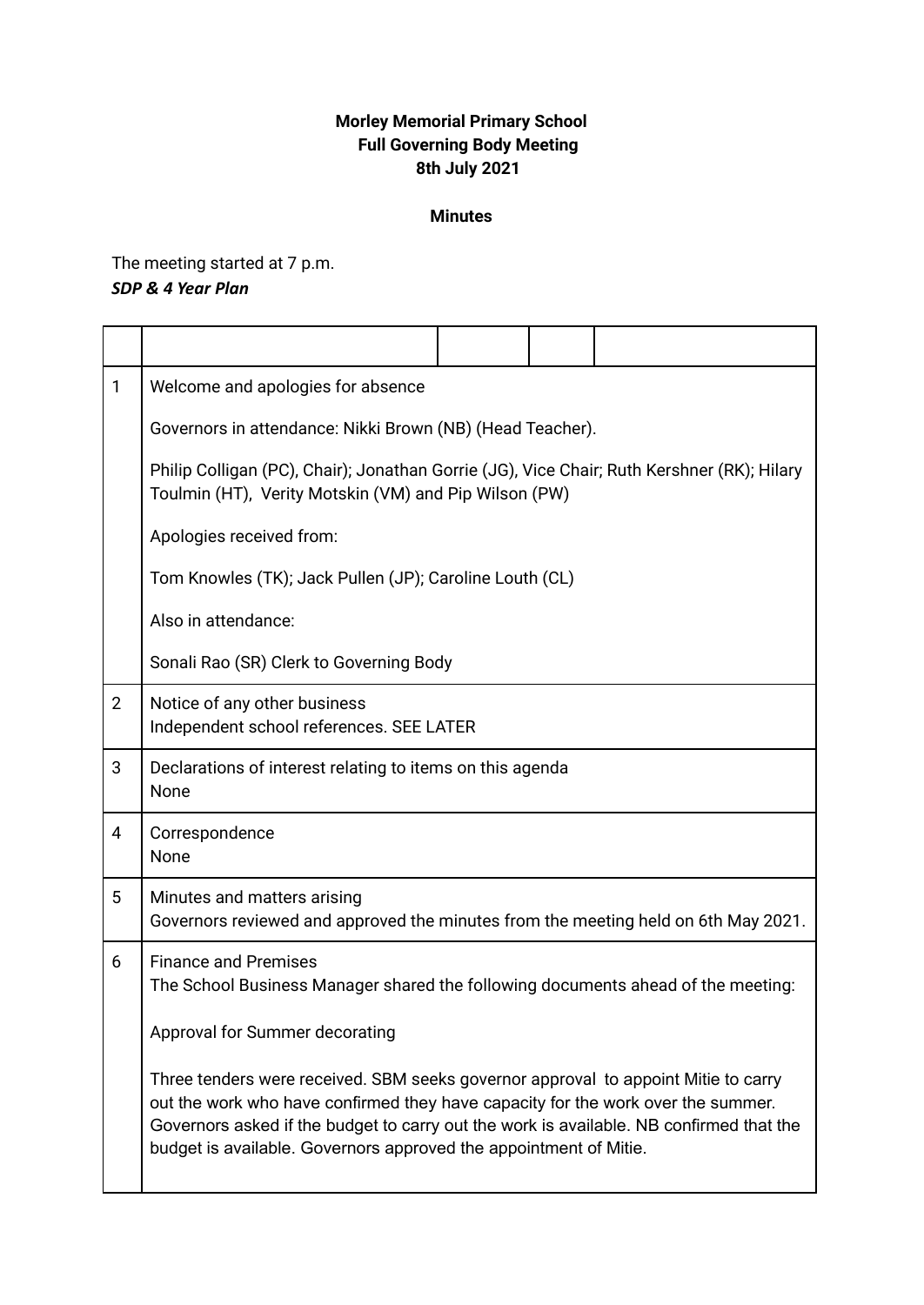Approval of extension to existing contracts

Cleantec - Under the terms of the contract, signed in March 2019, a two year extension can be agreed without needing to run a further tender process. A governor questioned whether the figures match what was budgeted. NB confirmed that they do.

Photocopying - A further tender process is not required. Konica continue to be the most cost effective and efficient. The machines in school are guaranteed for 5 years and the current volumes on the devices are all less than half their lifetime volume.

Catering - Governors agreed to approve a 2 year extension provided that Pabulum look to improve environmental credentials - i.e. reduced use of single use plastics such as yoghurt pots. Governors approved the extension subject to terms and conditions. Governors also expressed concern over retendering catering and cleaning at the same time due to the huge amount of work and time involved.

Governors approved all three extensions. It was noted that NB will discuss the use of plastics with Pabulum before finalising the extension.

CFR Codes

The report for May 21 is showing a predicted reduction of £13,875 to the carry forward into the 22/23 financial year - this is due to timing issues which the SBM explained will even out over the year.

Finance [summary](https://drive.google.com/file/d/1tVMwimvhRe5xPo4OsWnbuiY6zzgmAJkP/view?usp=sharing) report The report outlined the overall position and the current end of year forecast. The expansion of the staffing structure has resulted in a significant reduction of £235,750 to the carry forward figure of £463,371 during the 21/22 financial year.

Income from Spectrum is £27,886.50 and expenditure £25,202 Letting of school hall to gym club resumed in April and the first invoice is due imminently. The income is likely to be slightly under budget. Due to extended Government restrictions, it is unlikely that church lettings can resume until September at the earliest.

The variances were also shared with governors ahead of the meeting. It was noted that the school has agreed to continue recharging water costs to YMCA as CCC have requested we continue to pay water bills to the annex while they resolve lease issues with YMCA.

A temporary Site Manager in place while the Site manager is on long term sick leave and remains signed off until at least early August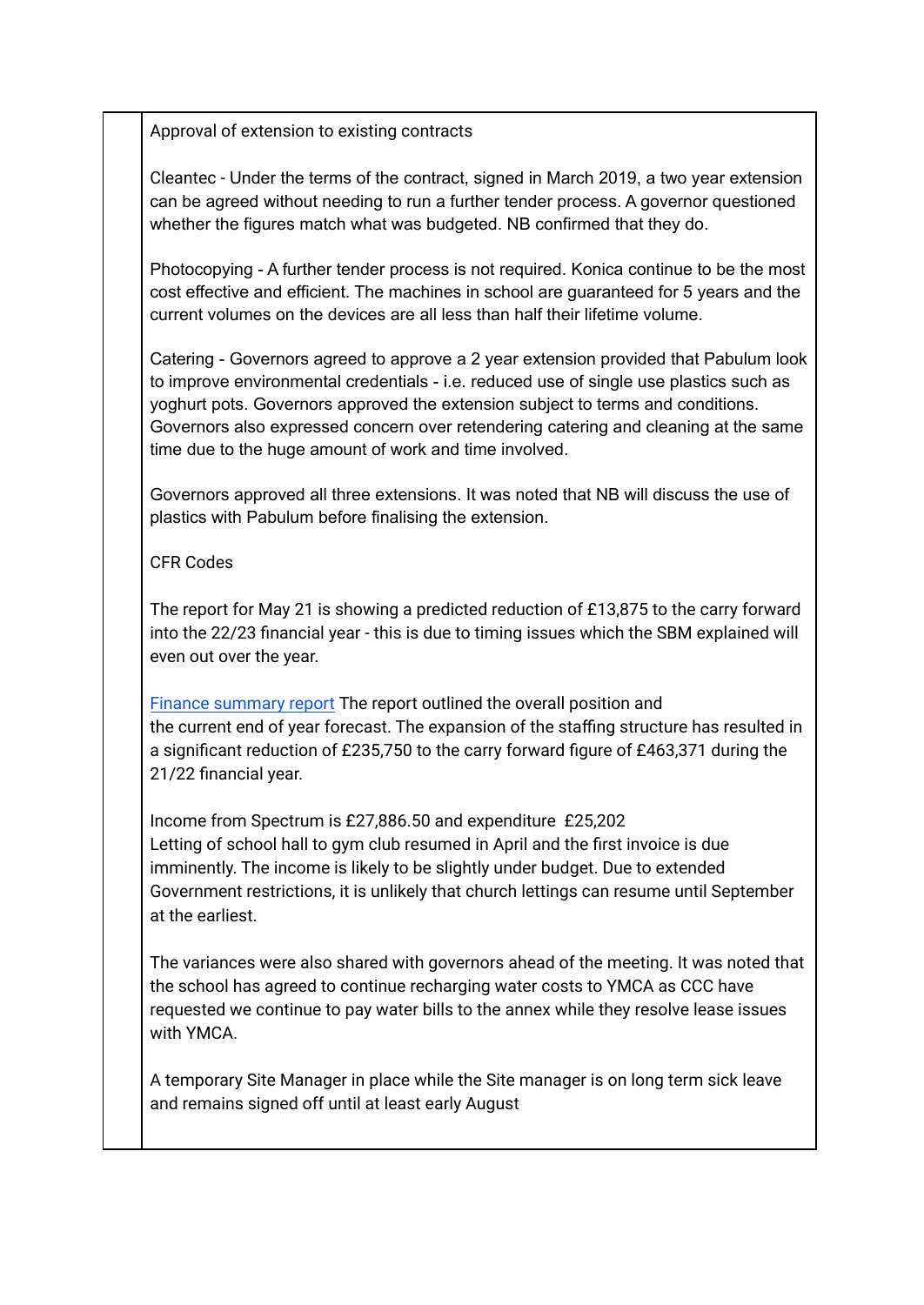|                | Contractors are booked in to do a condition survey at the beginning of the school<br>holidays.                                                                                                                                                                                                                                                                                                                                                                                                                                                                                                                                                                                                                                                                                                                                                                                                                                                                                                                                                                                                                                                                                                           |
|----------------|----------------------------------------------------------------------------------------------------------------------------------------------------------------------------------------------------------------------------------------------------------------------------------------------------------------------------------------------------------------------------------------------------------------------------------------------------------------------------------------------------------------------------------------------------------------------------------------------------------------------------------------------------------------------------------------------------------------------------------------------------------------------------------------------------------------------------------------------------------------------------------------------------------------------------------------------------------------------------------------------------------------------------------------------------------------------------------------------------------------------------------------------------------------------------------------------------------|
|                | SBM shared the Summer work that is planned to be carried out.                                                                                                                                                                                                                                                                                                                                                                                                                                                                                                                                                                                                                                                                                                                                                                                                                                                                                                                                                                                                                                                                                                                                            |
|                | A governor asked for an update on wraparound care. The finance report explains that<br>the income is as expected. NB shared that uptake continues to be low and the<br>breakfast club is running at a loss of approximately £100 per day. The school has been<br>using pupil premium funds to offer places to relevant children to promote a<br>breakfast/reading club which has proved very successful. The consultation process<br>has not yet taken place as the member of staff affected has been on sick leave.<br>SBM is checking with CCC regarding further Covid payment amounts in the 21/22<br>academic year. The first tranche was received in March 2021.                                                                                                                                                                                                                                                                                                                                                                                                                                                                                                                                    |
|                |                                                                                                                                                                                                                                                                                                                                                                                                                                                                                                                                                                                                                                                                                                                                                                                                                                                                                                                                                                                                                                                                                                                                                                                                          |
| $\overline{7}$ | <b>Health and Safety</b><br>The current Risk Assessment will remain in place until the end of term regardless of<br>lifting of national restrictions in order to minimise all risks of transmission. The H&S<br>audit was submitted in May and any suggested actions from H&S are awaiting.<br>Training is being organised for new site manager and updating risk assessments.                                                                                                                                                                                                                                                                                                                                                                                                                                                                                                                                                                                                                                                                                                                                                                                                                           |
| 8              | <b>Head Teacher Report</b><br>The report was circulated ahead of the meeting. Successes and challenges were<br>shared with governors. All teacher posts have been successfully recruited for<br>September. No bubble closures have been necessary this half term. There has been<br>progress on two of our high needs children where part time alternative provision has<br>been arranged for one of them while he is awaiting placement at a special school and a<br>place has been successfully secured at a special school for the other. Some sports<br>clubs have resumed and Year 4 were able to start swimming lessons. The school is<br>piloting the provision of Forest School sessions to one year group and plans to<br>continue into the next academic year as additional teaching capacity has been built in.<br>The impact of the pupil premium children attending the reading breakfast club has<br>been positive and NB will review the effect of this on reading data. NB also reported<br>that pupil outcomes data has risen significantly after 9 weeks in school and careful<br>curriculum adjustments. NB shared progress data and attainment data by year group<br>with Governors. |
|                | A Governor asked what NB's thoughts are about the introduction of Early Career<br>Framework; how big an impact this is going to have and how challenging it would be to<br>implement it. NB replied that she feels it is a great idea however, it was confirmed at<br>very short notice but the school has built in capacity and time to invest in teachers, as<br>we have done with the role of the Visible Learning coach.                                                                                                                                                                                                                                                                                                                                                                                                                                                                                                                                                                                                                                                                                                                                                                             |
|                | Challenges related to Covid continue with an increase in staff absence and difficulty in<br>getting supply cover. Challenging behaviour from some pupils continues with 5 children                                                                                                                                                                                                                                                                                                                                                                                                                                                                                                                                                                                                                                                                                                                                                                                                                                                                                                                                                                                                                       |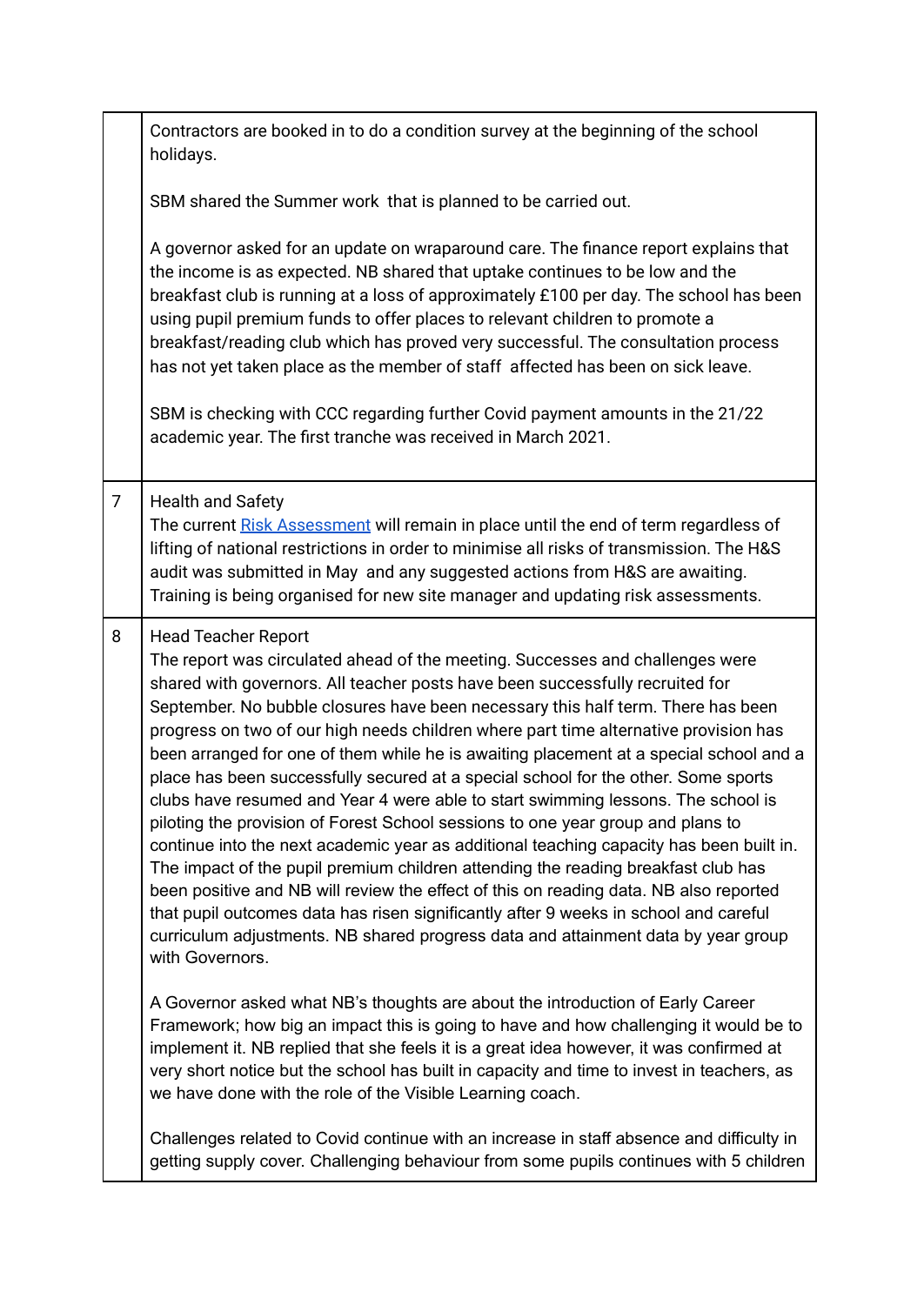|    | on individual risk reduction plans. All Early Years events for the incoming September<br>cohort are being delivered online.                                                                                                                                                                                                                                                                                                                                                                                                                                                                                                                                                                                                                                                                                                                                                                                                                                                                                                                                                                                                                                                                                                                                                                                                                        |
|----|----------------------------------------------------------------------------------------------------------------------------------------------------------------------------------------------------------------------------------------------------------------------------------------------------------------------------------------------------------------------------------------------------------------------------------------------------------------------------------------------------------------------------------------------------------------------------------------------------------------------------------------------------------------------------------------------------------------------------------------------------------------------------------------------------------------------------------------------------------------------------------------------------------------------------------------------------------------------------------------------------------------------------------------------------------------------------------------------------------------------------------------------------------------------------------------------------------------------------------------------------------------------------------------------------------------------------------------------------|
|    | Virtual school improvement advisor (Lisa Valla) held an annual monitoring visit on<br>28.5.21 and spoke to Head and Deputy and Chair of Governors as well as subject<br>leaders and those leading on EYFS and Pupil Premium. Lisa identified the school's<br>strengths and also suggested actions to be taken for improvement. These were shared<br>with Governors.                                                                                                                                                                                                                                                                                                                                                                                                                                                                                                                                                                                                                                                                                                                                                                                                                                                                                                                                                                                |
| 9  | Independent School References<br>NB explained the current process involved in writing independent school references<br>upon parental request. Due to the amount of teaching time lost and the amount of<br>administration involved NB is seeking governors' approval to cease this offer for all<br>parents effective from September 2021. Governors agreed to support NB's decision.                                                                                                                                                                                                                                                                                                                                                                                                                                                                                                                                                                                                                                                                                                                                                                                                                                                                                                                                                              |
| 10 | Safeguarding<br>DSL Katy Kowalska shared a report with governors ahead of the meeting. The report<br>outlines that the Safeguarding aspect continues to be busy, with lots of crossover<br>between wellbeing and behaviour. There are an additional 5 safeguarding files and a<br>total of 91 across the school, some with external involvement and a further 10 children<br>who remain a close concern. Since April update 2 further referrals to Social Care have<br>been made and there have been 2 notifications of DA (Domestic Abuse) where children<br>were present as well as 1 racist incident currently being reported on PRIDE. Staff have<br>undertaken further virtual STEPS training in June. Decision made on CP monitoring<br>software - The school has subscribed to MyConcern - a CP monitoring software,, from<br>September.<br>There have been no exclusions but 5 risk reduction plans remain in place (no funding<br>and in need of additional adult support)<br>Children with high needs continue to place significant demands on staff time<br>LA Safeguarding Review planned for 15th July rescheduled for Autumn Term at school<br>request.<br>Annual Safeguarding audit to be completed by end of term.<br>Continuing concerns about staff safeguarding in challenging situations: children and<br>minority of parents. |
| 11 | <b>Pupil Premium Update including progress</b><br>RK shared her report in advance of the meeting. Governors reviewed current<br>developments, strategies and priorities in the areas of pupil premium.<br>A governor raised a question about safeguarding and interaction of PP families. NB<br>explained that there is a lack of parental support with academics for many children<br>in this group and it is the same parents who do not encourage remote learning or<br>complete reading logs. Governors asked whether Morley would be able to offer                                                                                                                                                                                                                                                                                                                                                                                                                                                                                                                                                                                                                                                                                                                                                                                            |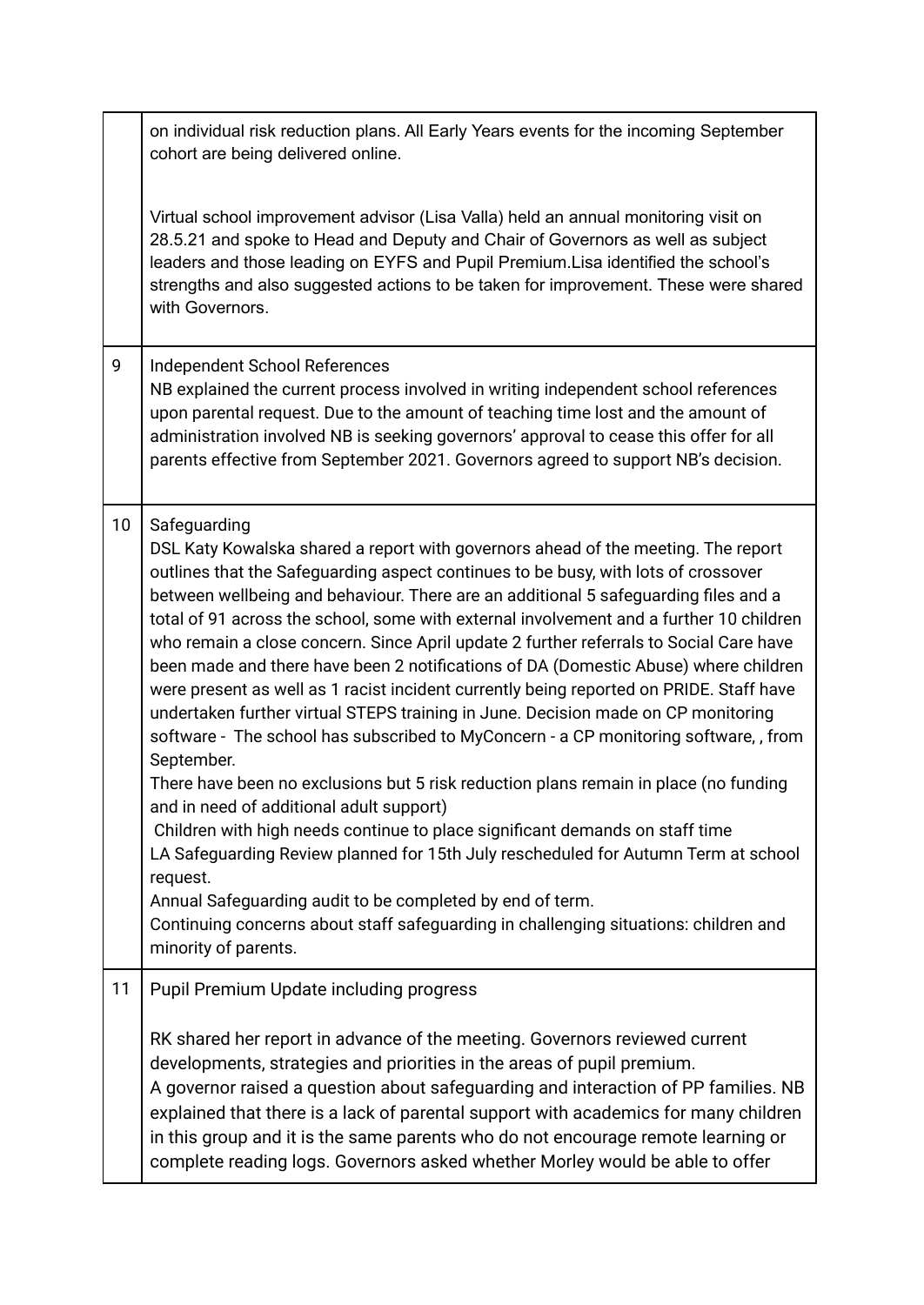|    | opportunities for adult learning classes. NB explained this would be difficult as<br>delivering provision for pupils from this group is already challenging with demands<br>on limited space and resources. There are also other providers offering adult<br>learning opportunities. A governor praised the work done by the school for Pupil<br>Premium families and called it inspiring.                                                                                                                                                                                                                                                                                                                                                                                                                                                                                                                                                                                                               |
|----|----------------------------------------------------------------------------------------------------------------------------------------------------------------------------------------------------------------------------------------------------------------------------------------------------------------------------------------------------------------------------------------------------------------------------------------------------------------------------------------------------------------------------------------------------------------------------------------------------------------------------------------------------------------------------------------------------------------------------------------------------------------------------------------------------------------------------------------------------------------------------------------------------------------------------------------------------------------------------------------------------------|
| 12 | Review of Recovery and Development Plan                                                                                                                                                                                                                                                                                                                                                                                                                                                                                                                                                                                                                                                                                                                                                                                                                                                                                                                                                                  |
|    | NB presented information on priorities for next academic year. NB is currently<br>interviewing for Recovery and Re-engagement Lead roles.                                                                                                                                                                                                                                                                                                                                                                                                                                                                                                                                                                                                                                                                                                                                                                                                                                                                |
|    | Head<br>8.15                                                                                                                                                                                                                                                                                                                                                                                                                                                                                                                                                                                                                                                                                                                                                                                                                                                                                                                                                                                             |
|    | Governors happy to approve priorities - Hilary noted successes such as forest school<br>visible learning work and google survey on remote learning                                                                                                                                                                                                                                                                                                                                                                                                                                                                                                                                                                                                                                                                                                                                                                                                                                                       |
|    | Priorities Slides priorities are what we predicted. taffing structure in place for<br>September but new roles so will need to provide training time and support to ensure<br>impact on achievement Need to work hard to embed these new idea and practices. A<br>governor asked about the shift in demographics and what is driving the data. Does the<br>school need to factor in these changes on a longer term basis. NB feels it will remain<br>this way longer term as we have seen an increase in all vulnerable pupil groups over the<br>last 5 years. Another governor asked if this is the new steady state or an increasing<br>trend. NB states it is increasing but the jumps will not be as large. The pandemic has<br>caused more families with financial challenges therefore become fsm which can also<br>link to SEN needs. The school will continue to respond to needs of the school<br>community Eg the school recruited a pupil well being lead when problems surfaced last<br>time. |
| 13 | Policies:<br>Governors reviewed and ratified the following policies:<br><b>Curriculum Statement NB</b><br>Code of Conduct NB<br><b>Flexible Working Policy</b><br>E-Safety<br>RSE - The consultation has now taken place and the policy will be ready for<br>ratification in September 2021                                                                                                                                                                                                                                                                                                                                                                                                                                                                                                                                                                                                                                                                                                              |
|    | <b>Policy folder</b>                                                                                                                                                                                                                                                                                                                                                                                                                                                                                                                                                                                                                                                                                                                                                                                                                                                                                                                                                                                     |
| 14 | <b>Reports from Governor visits</b>                                                                                                                                                                                                                                                                                                                                                                                                                                                                                                                                                                                                                                                                                                                                                                                                                                                                                                                                                                      |
|    | The following reports were circulated ahead of the meeting.                                                                                                                                                                                                                                                                                                                                                                                                                                                                                                                                                                                                                                                                                                                                                                                                                                                                                                                                              |